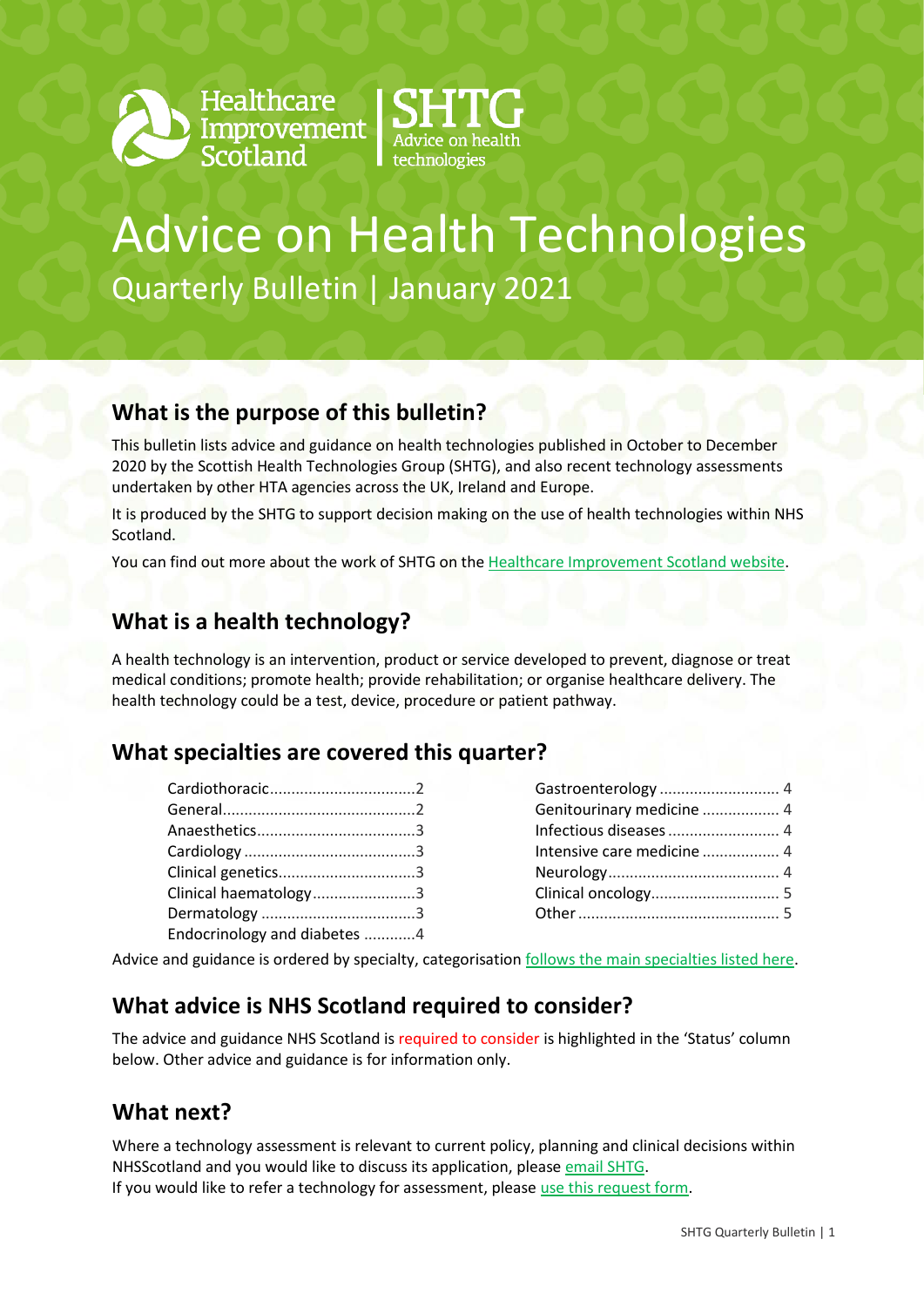### Surgical Specialties

<span id="page-1-1"></span><span id="page-1-0"></span>

| <b>Specialty</b> | <b>Technology Assessment</b>                                                                                                                                       | <b>Agency / Product</b>                                              | <b>Published</b>                          | <b>Status in</b><br><b>Scotland</b>           | <b>Link</b>          |
|------------------|--------------------------------------------------------------------------------------------------------------------------------------------------------------------|----------------------------------------------------------------------|-------------------------------------------|-----------------------------------------------|----------------------|
| Cardiothoracic   | Endobronchial valves for lung<br>volume reduction in patients<br>with severe or very severe<br>emphysema<br>Requested by: Manufacturer                             | <b>SHTG</b><br>Recommendation <sup>1</sup>                           | November 2020                             | <b>NHSScotland</b><br>required to<br>consider | [weblink]            |
|                  | Transcatheter aortic valve<br>implantation for the treatment<br>of patients with severe<br>symptomatic aortic stenosis<br>who are at intermediate surgical<br>risk | <b>Health Technology</b><br>Wales Guidance <sup>2</sup>              | October 2020                              | For<br>information                            | [weblink]            |
| General          | Hernia mesh in women.<br>Requested by: Scottish<br>Government                                                                                                      | <b>SHTG</b><br>Recommendation <sup>1</sup>                           | In progress<br>(anticipated June<br>2021) | <b>NHSScotland</b><br>required to<br>consider | Not yet<br>available |
|                  | Swallowable gastric balloon<br>capsule for weight loss                                                                                                             | <b>NICE</b><br>Interventional<br>procedures<br>guidance <sup>3</sup> | November 2020                             | <b>NHSScotland</b><br>required to<br>consider | [weblink]            |
|                  | Balloon cryoablation for<br>Barrett's oesophagus                                                                                                                   | <b>NICE</b><br>Interventional<br>procedures<br>guidance <sup>3</sup> | October 2020                              | <b>NHSScotland</b><br>required to<br>consider | [weblink]            |
|                  | Balloon cryoablation for<br>squamous dysplasia of the<br>oesophagus                                                                                                | <b>NICE</b><br>Interventional<br>procedures<br>guidance <sup>3</sup> | October 2020                              | <b>NHSScotland</b><br>required to<br>consider | [weblink]            |

 <sup>1</sup> **Recommendation - Scottish Health Technologies Group (SHTG) -** developed by a national committee in consultation with stakeholders. Clinical effectiveness, safety, cost effectiveness, patient and public views, professional expert views, and social and organisational implications are considered. NHS Scotland are required to consider the recommendation.

<sup>2</sup> **Guidance - Health Technology Wales (HTW)** – summarises evidence and implications for the health technology in Wales.

<sup>3</sup> **Interventional Procedures Guidance - National Institute for Health and Care Excellence (NICE)** - covers procedures used for diagnosis or treatment, considers if they are safe and work well enough for wider use in NHS England, Scotland or Wales. NHS Scotland are required to consider the advice if they are providing the procedure.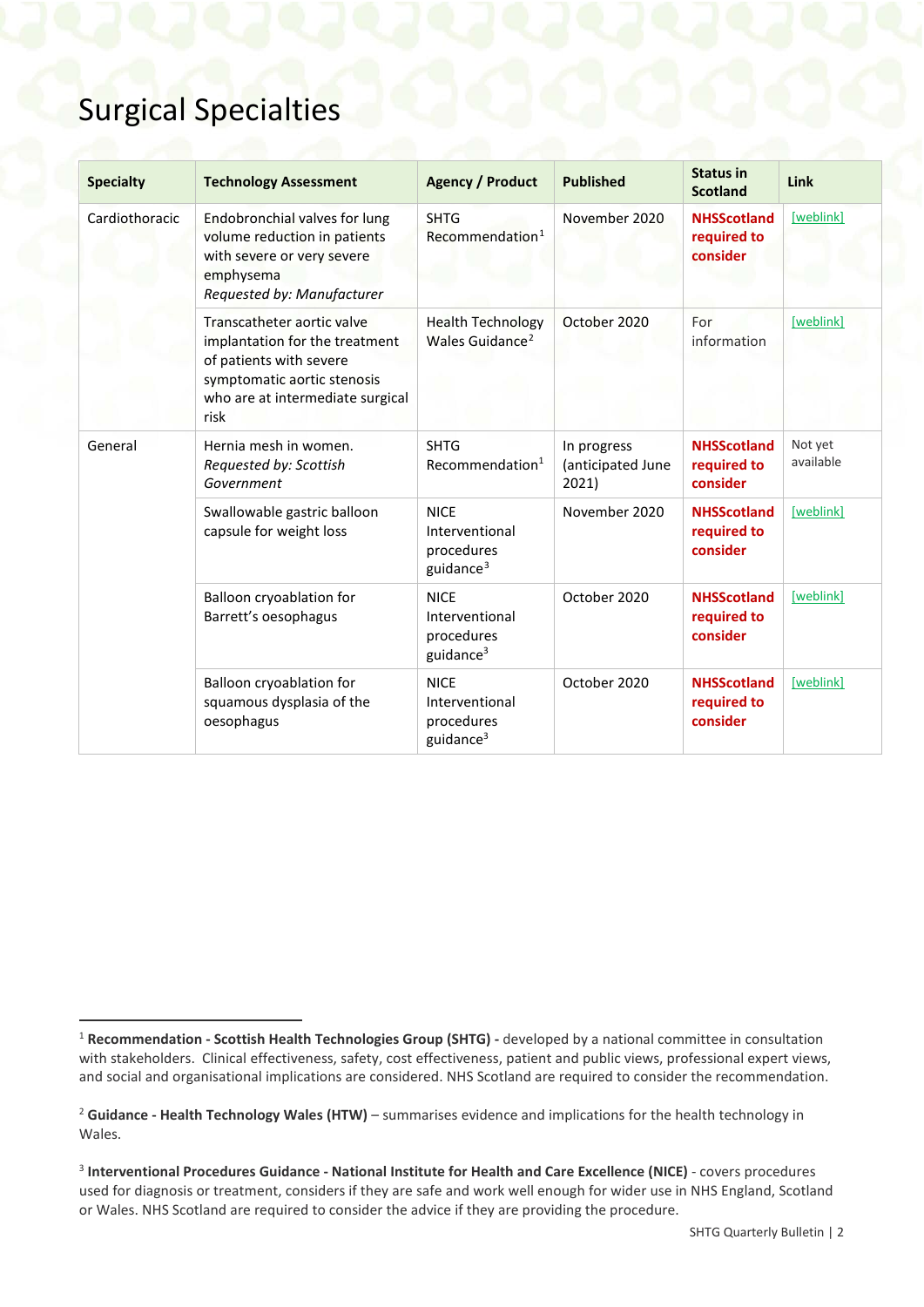### Medical Specialties

<span id="page-2-5"></span><span id="page-2-4"></span><span id="page-2-3"></span>

| <b>Specialty</b>        | <b>Technology Assessment</b>                                                                                                                                            | <b>Agency / Product</b>                                   | <b>Published</b> | <b>Status in</b><br><b>Scotland</b> | Link      |
|-------------------------|-------------------------------------------------------------------------------------------------------------------------------------------------------------------------|-----------------------------------------------------------|------------------|-------------------------------------|-----------|
| Anaesthetics            | Evoke Spinal Cord Stimulator<br>for managing chronic<br>neuropathic or ischaemic<br>pain                                                                                | <b>NICE Medtech</b><br>innovation briefings <sup>4</sup>  | December 2020    | For<br>information                  | [weblink] |
|                         | AnaConDa-S for sedation<br>with volatile anaesthetics in<br>intensive care                                                                                              | NICE Medtech<br>innovation briefings <sup>4</sup>         | October 2020     | For<br>information                  | [weblink] |
| Cardiology              | Zio XT for detecting cardiac<br>arrhythmias                                                                                                                             | <b>NICE Medical</b><br>technologies guidance <sup>5</sup> | December 2020    | For<br>information                  | [weblink] |
|                         | KardiaMobile for the<br>ambulatory detection of<br>atrial fibrillation                                                                                                  | NICE Medtech<br>innovation briefings <sup>4</sup>         | October 2020     | For<br>information                  | [weblink] |
| Clinical genetics       | Pre-treatment DPYD genetic<br>testing for patients who are<br>prescribed chemotherapy<br>involving fluoropyrimidines<br>Requested by: NHS National<br>Services Scotland | SHTG Assessment <sup>6</sup>                              | October 2020     | For<br>information                  | [weblink] |
|                         | Testing strategies for Lynch<br>syndrome in people with<br>endometrial cancer                                                                                           | <b>NICE Diagnostics</b><br>guidance <sup>7</sup>          | October 2020     | For<br>information                  | [weblink] |
| Clinical<br>haematology | Point of care haemolysis<br>detection in blood samples<br>that may be deemed unfit for<br>laboratory analysis                                                           | HTW Evidence Appraisal<br>Review <sup>8</sup>             | October 2020     | For<br>information                  | [weblink] |
| Dermatology             | SEM Scanner 200 for<br>preventing pressure ulcers                                                                                                                       | <b>NICE Medical</b><br>technologies guidance <sup>5</sup> | October 2020     | For<br>information                  | [weblink] |

- <span id="page-2-0"></span><sup>6</sup> **Assessment** - **Scottish Health Technologies Group (SHTG)** - Bespoke reviews of health technologies to inform policy and practice across NHSScotland.
- <span id="page-2-1"></span><sup>7</sup> **Diagnostic guidance** - **National Institute for Health and Care Excellence (NICE)** - evaluates new, innovative diagnostic technologies. It includes all types of measurements and tests that are used to evaluate a patient's condition.
- <span id="page-2-2"></span><sup>8</sup> **Evidence Appraisal Review - Health Technology Wales (HTW) -** report of the evidence for a topic of interest to NHS Wales, but no guidance

 <sup>4</sup> **Medtech Innovation Briefing - National Institute for Health and Care Excellence (NICE)** – Briefings offer support for NHS England when considering using new medical devices and other medical or diagnostic technologies.

<sup>5</sup> **Medical Technologies Guidance - National Institute for Health and Care Excellence (NICE)** - evaluates new, innovative medical devices and diagnostics for NHS England.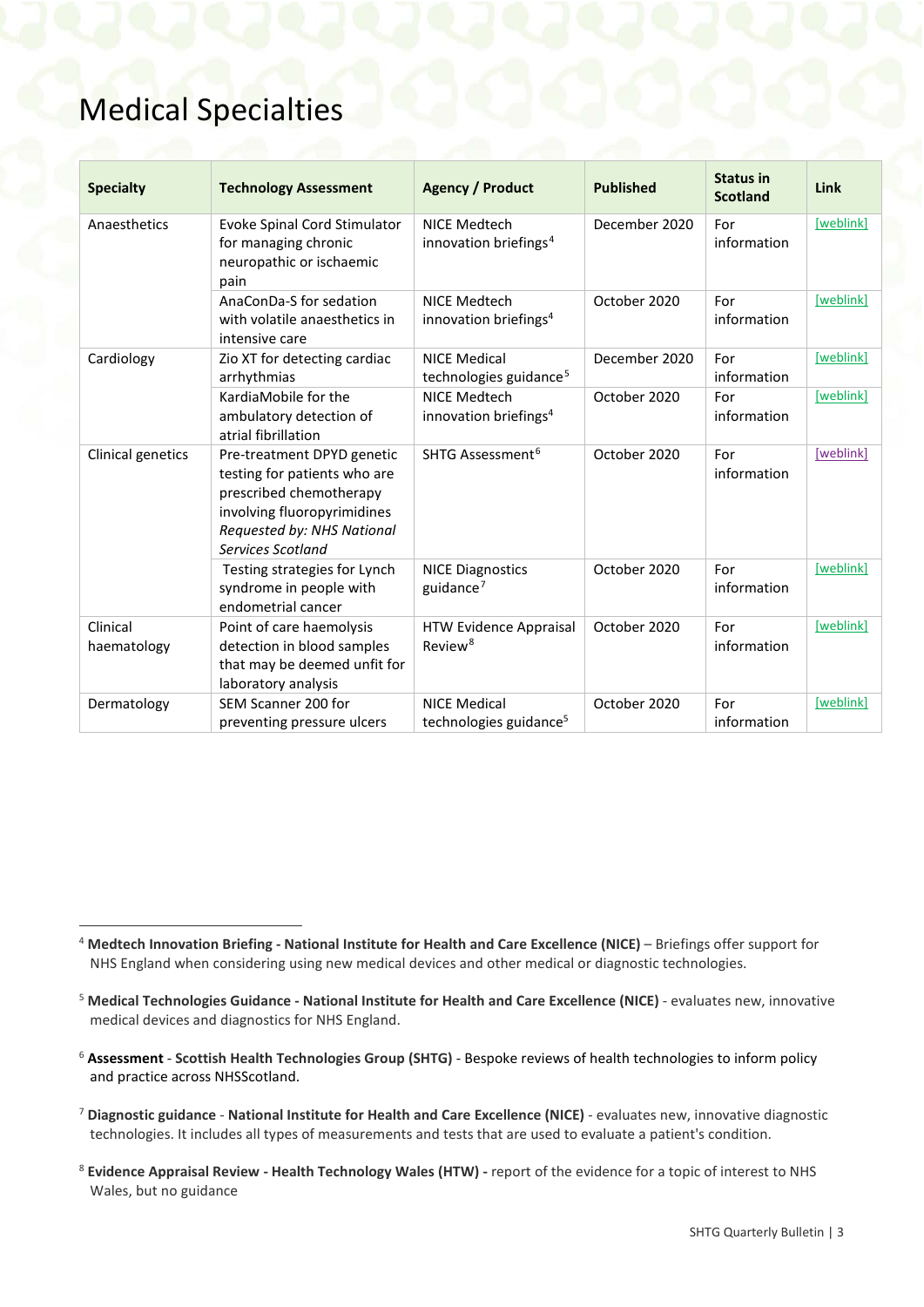<span id="page-3-6"></span>

| <b>Specialty</b>              | <b>Technology Assessment</b>                                                                                                     | <b>Agency / Product</b>                                                                          | <b>Published</b>                             | <b>Status in</b><br><b>Scotland</b>           | Link      |
|-------------------------------|----------------------------------------------------------------------------------------------------------------------------------|--------------------------------------------------------------------------------------------------|----------------------------------------------|-----------------------------------------------|-----------|
| Endocrinology<br>and diabetes | Continuous glucose<br>monitoring in pregnant<br>women with type 1 diabetes<br>Requested by: Scottish<br>Diabetes Group (SDG)     | SHTG Adaptation <sup>9</sup><br>(Adaptation of Health<br><b>Technology Wales</b><br>Guidance)    | November 2020                                | NHSScotland<br>required to<br>consider        | [weblink] |
|                               | Dexcom G6 for real-time<br>continuous glucose<br>monitoring                                                                      | NICE Medtech<br>innovation briefings <sup>4</sup>                                                | November 2020                                | For<br>information                            | [weblink] |
|                               | 3C Patch System for treating<br>diabetic foot ulcers                                                                             | NICE Medtech<br>innovation briefings <sup>4</sup>                                                | October 2020                                 | For<br>information                            | [weblink] |
| Gastroenterology              | Cytosponge for detecting<br>abnormal cells in the<br>oesophagus                                                                  | NICE Medtech<br>innovation briefings <sup>4</sup>                                                | December 2020                                | For<br>information                            | [weblink] |
| Genitourinary<br>medicine     | QuickChange Incontinence<br>Wrap for urinary<br>incontinence in men                                                              | NICE Medtech<br>innovation briefings <sup>4</sup>                                                | November 2020                                | For<br>information                            | [weblink] |
|                               | <b>ClearGuard HD Antimicrobial</b><br>Barrier Cap for preventing<br>haemodialysis catheter-<br>related bloodstream<br>infections | NICE Medtech<br>innovation briefings <sup>4</sup>                                                | November 2020                                | For<br>information                            | [weblink] |
| Infectious<br>diseases        | Convalescent plasma for the<br>treatment of COVID-19                                                                             | HIQA Health<br>Technology<br>Assessment <sup>10</sup>                                            | November 2020                                | For<br>information                            | [weblink] |
|                               | Alternative tests to detect<br>current infection with SARS-<br>CoV-2: rapid HTA                                                  | HIQA Health<br>Technology<br>Assessment <sup>10</sup>                                            | October 2020                                 | For<br>information                            | [weblink] |
| Intensive care<br>medicine    | NPi-200 for pupillary light<br>reflex in critical care patients                                                                  | NICE Medtech<br>innovation briefings <sup>4</sup>                                                | November 2020                                | For<br>information                            | [weblink] |
| Neurology                     | Gammacore for cluster<br>headaches.<br>Requested by: Manufacturer                                                                | SHTG Adaptation <sup>9</sup><br>(Adaptation of NICE<br>medical technologies<br>guidance (MTG46)) | In progress<br>(anticipated<br>January 2021) | <b>NHSScotland</b><br>required to<br>consider | [weblink] |

<span id="page-3-5"></span><span id="page-3-3"></span><span id="page-3-2"></span><span id="page-3-1"></span><span id="page-3-0"></span> <sup>9</sup> **Adaptation - Scottish Health Technologies Group (SHTG) -** Based upon an HTA conducted elsewhere in the UK or internationally, with particular consideration of its applicability to NHS Scotland. NHS Scotland are required to consider the recommendation.

<span id="page-3-4"></span><sup>10</sup> **HIQA Health Technology Assessment** – summarises information about a health technology for the health service in the Republic of Ireland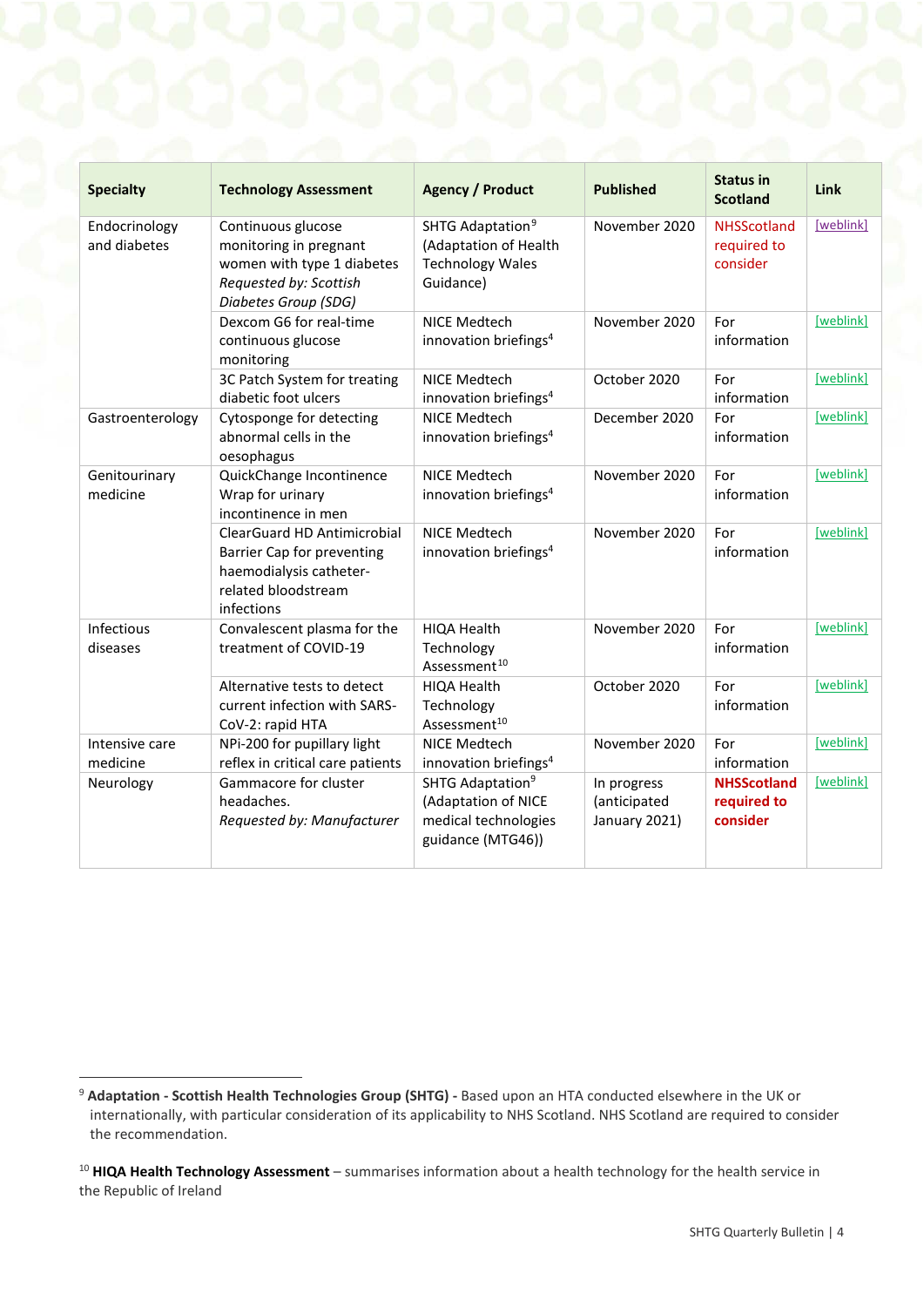## Radiology

<span id="page-4-2"></span>

| <b>Specialty</b>  | <b>Technology Assessment</b>                                                                                               | <b>Agency / Product</b>                                        | <b>Published</b> | <b>Status in</b><br><b>Scotland</b>           | Link      |
|-------------------|----------------------------------------------------------------------------------------------------------------------------|----------------------------------------------------------------|------------------|-----------------------------------------------|-----------|
| Clinical oncology | Radiofrequency-induced<br>thermochemotherapy for the<br>treatment of non-muscle-<br>invasive bladder cancer                | <b>HTW Topic Exploration</b><br>Report <sup>11</sup>           | December 2020    | For<br>information                            | [weblink] |
|                   | Low-energy contact X-ray<br>brachytherapy (the Papillon<br>technique) for locally<br>advanced rectal cancer                | <b>NICE Interventional</b><br>procedures guidance <sup>3</sup> | December 2020    | <b>NHSScotland</b><br>required to<br>consider | [weblink] |
|                   | Lung cancer screening in risk<br>groups                                                                                    | <b>EUnetHTA Collaborative</b><br>Assessment <sup>12</sup>      | December 2020    | For<br>information                            | [weblink] |
|                   | Magseed for locating<br>impalpable breast cancer<br>lesions                                                                | NICE Medtech<br>innovation briefings <sup>4</sup>              | November 2020    | For<br>information                            | [weblink] |
|                   | Rapid fully-automated PCR<br>testing (Idylla) to screen for<br><b>EGFR</b> mutational status in<br>people with lung cancer | <b>HTW Topic Exploration</b><br>Report <sup>11</sup>           | October 2020     | For<br>information                            | [weblink] |
|                   | Pressurised intraperitoneal<br>aerosol chemotherapy for<br>peritoneal carcinomatosis                                       | <b>NICE Interventional</b><br>procedures guidance <sup>3</sup> | October 2020     | <b>NHSScotland</b><br>required to<br>consider | [weblink] |
|                   | Rapid fully-automated PCR<br>testing (Idylla) to screen for<br><b>BRAF</b> mutational status in<br>people with melanoma    | <b>HTW Topic Exploration</b><br>Report <sup>11</sup>           | October 2020     | For<br>information                            | [weblink] |

### **Other**

| <b>Specialty</b> | <b>Technology Assessment</b>                                                                   | <b>Agency / Product</b>                           | <b>Published</b>                             | <b>Status in</b><br><b>Scotland</b> | Link      |
|------------------|------------------------------------------------------------------------------------------------|---------------------------------------------------|----------------------------------------------|-------------------------------------|-----------|
| Other            | ReStore Soft Exo-Suit for gait<br>rehabilitation                                               | NICE Medtech<br>innovation briefings <sup>4</sup> | December 2020                                | For<br>information                  | [weblink] |
|                  | Digital delivery of<br>psychological therapies.<br>Requested by: NHS Education<br>for Scotland | SHTG Assessment <sup>6</sup>                      | In progress<br>(anticipated<br>January 2021) | For<br>information                  | [weblink] |
|                  | Tegaderm CHG securement<br>dressing for vascular access<br>sites                               | NICE Medtech<br>innovation briefings <sup>4</sup> | October 2020                                 | For<br>information                  | [weblink] |

<span id="page-4-0"></span> <sup>11</sup> **Topic Exploration Report** - **Health Technology Wales (HTW)** - designed to provide a high-level briefing on new topics submitted for consideration to HTW

<span id="page-4-1"></span><sup>12</sup> **European Network for Health Technology Assessment** (EUnetHTA) - assessments produced by an EU collaborative HTA programme of which SHTG is a member.